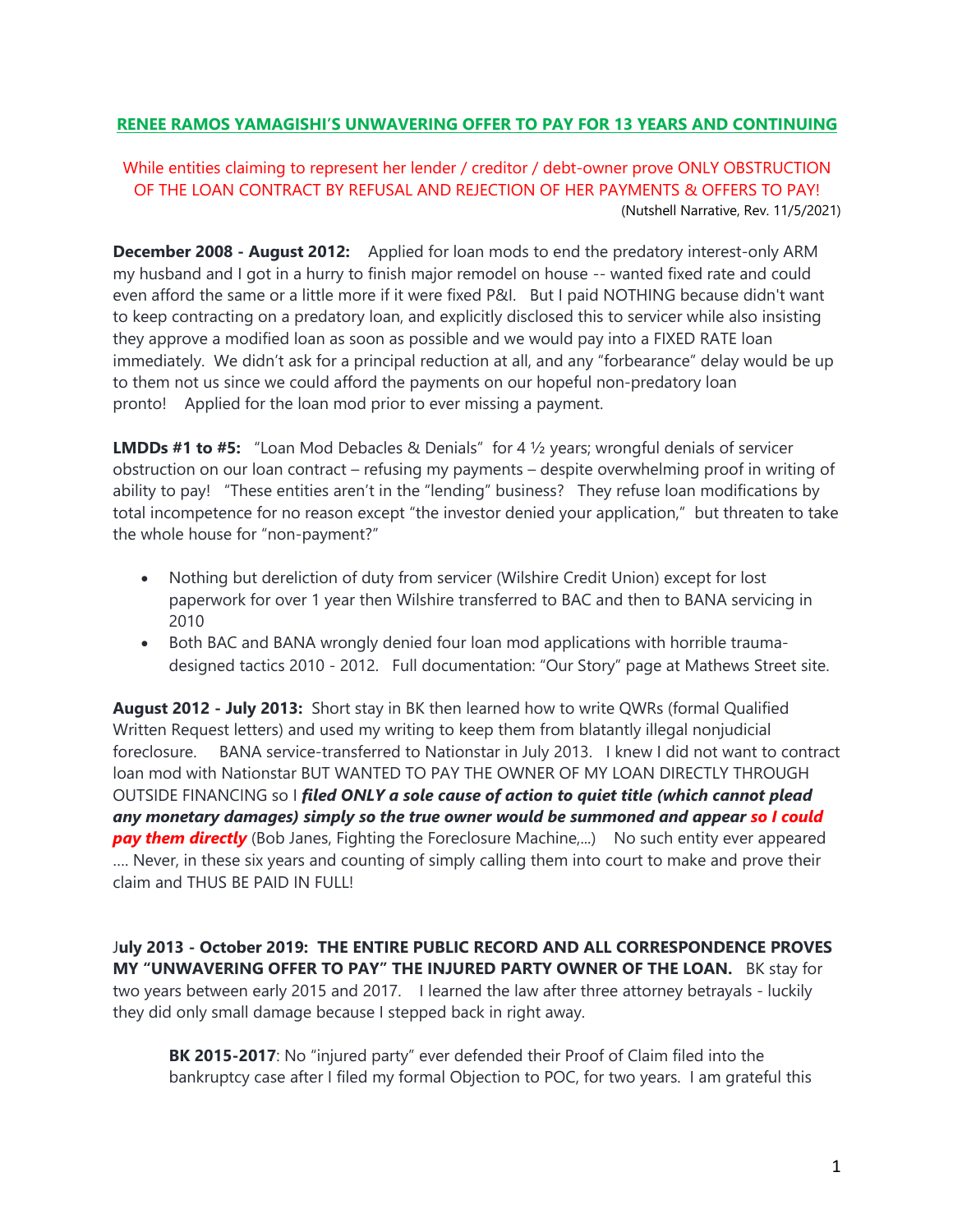court confirmed my 13 Plan with no payments required to the contested servicer. So, I paid down all my other debt… two years.

Suddenly a stranger to the transaction hired a new law firm who motioned to lift stay with a fabricated UN-recorded Assignment which itself violated rules of for bankruptcy stay as it was back-dated for a date AFTER petition for BK was filed – thus the lawyer entered this "assignment" to support its motion to lift stay in bankruptcy, which violated the very stay it was filed in support to lift? Tsk tsk. And after there had been ZERO hearing on my objection to their original Proof of Claim. BK Court lifted the stay anyway.

Only unauthorized attorney-agents who evade and fail to overcome proof of authority to represent any injure party make constant claims while providing defective, forged, fraudulent public records. Nationstar and Aztec Foreclosure Corp. constant threats to foreclose. Courts never wanted my case to proceed - wrongly treated... I HAVE MADE AND CAN PROVE AN UNWAVERING OFFER TO PAY THE ENTIRE TIME OF NON-PAYMENT.

**June – November 2018**: Suit to compel mandatory injunction WHILE WE SETTLE. Opposition cheated. California Homeowner Bill of Rights ("CalHBOR") require several mortgage-servicer and substitute trustee rules as of 2013 and continuing, including proof of due diligence exploration by phone between servicer's "single point of contact" and the homeowner to achieve "alternative to foreclosure" *in which homeowner keeps her home* by any number of alternatives: loan modification, reinstatement, outside financing, etc. **Injunction granted** on CalHBOR violation which mandated the discussion and a settlement. Attorneys wanted out of a courtroom that actually granted injunction which would result in an reasonable settlement in which I was always willing and able to pay. So, they maneuvered to avoid ALLOWING ME TO PAY MY "CREDITOR." And instead removed to federal court but under such false pretenses (filing a "self-dismissing pleading (!?) by the only CA defendant thus claiming "diversity jurisdiction,"a bullying session by non-neutral mediator and 3 others on the phone (failure to mediate in good faith), etc.) So, I felt it necessary to dismiss without prejudice and VOLUNTARILY allow my injunction I won to be vacated – because the grievous rogue direction of a federal removal process prompted grave distrust in the process.

**May – July 2019:** Pled same CalHBOR in 2019 – the same as year before: again, just one violation which when "brought into correction" as mandated by statute, simply results in a reasonable DISCUSSION of ALL alternatives to foreclosure within reach of the borrower so HER INJURED PARTY CREDITOR CAN BE MADE WHOLE, even by paying mortgage servicers and attorneys absent appearance of an actual injured party. I had lowered my bar of their proof of standing – since they'd never proven standing for any owner of the debt charged against me.

This 2019 court ignored the findings of the prior court on the same facts denied injunction despite the principles of Collateral Estoppel and Issue Preclusion; allowed a no-rules "conference" in which the attorney got up and walked out after offering only "be out in 30 days and we'll give you \$5,000 –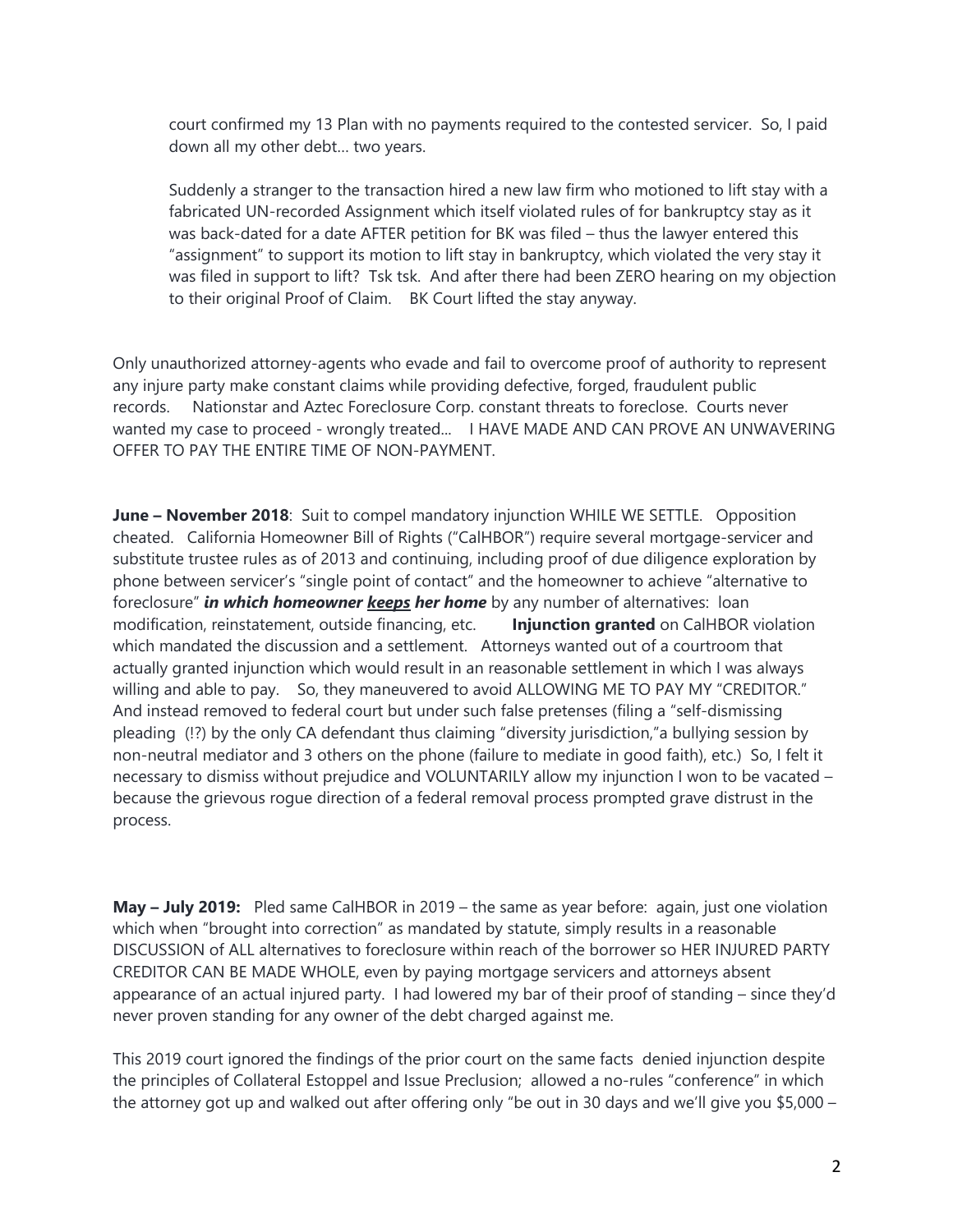that's all I'm authorized to offer," when they had NOT completed any trustee sale nor proven the right to do so. Same court deemed me "vexatious" based on a motion of fraud and lies about my cases, my causes of action and its outcomes; libel, slander --- all failing to admit PROOF of my unwavering offer to pay by SUMMONING THE INJURED PARTY INTO A COURTROOM for judicial referee as I made them whole.

**August - October 2019:** After the above harsh abuse by the process in courts for a solid year by the judge and attorneys, mediators, clerks who write up the orders and more … I decided to offer ransom directly to Nationstar's attorneys. Unconditional tender. There was a trustee sale looming weeks away on September 25, 2019. I "owed" a little under \$700,000 on a \$1.0 to \$1.3 Million property – this is no secret. I emailed and negotiated that full payoff would preserve my equity so even if the \$7,500/mo payments were unmanageable I knew I could sell and start over somewhere … compared to being left homeless and destitute!

After two short offers under \$700,000 were both denied; I offered to tender full payoff unconditionally to attorneys and began to seek hard money lenders. The lead attorney and point person accepted my written offer to tender full payoff – our contract was by email, entered 09/12/2019. The looming sale date calendared by SubTrustee Aztec online for 9/25/2019. My CalHBOR case was still active but dormant as we exchanged this settlement email.

09/12/2019: I emailed back confirmation that they'd accepted my offer and asked for the exact dollar amount claimed so my private lender and I could know for sure what was slated for wire transfer once we completed the approval process which was already in progress. They made no counteroffer or further objection to this contract but went totally silent for 13 straight days until the morning of the sale.

- **September 12, 2019, Email** between lead attorney single point of contact and I -- CONTRACTED IN WRITING that "their clients" would accept MY OFFER OF TENDER OF FULL PAYOFF. But neither law firm nor Substitute Trustee would confirm cancelling trustee sale for 2 weeks away. Then ALL when silent incommunicado after I acknowledged their ACCEPTANCE of offer in writing and asked for exact dollar amount so my loan broker and escrow officer could know. INCOMMUNICADO FOR 13 STRAIGHT DAYs until the morning of the sale.
- **Trustee sale was still on calendar for 12:30 PM on 09/25/2019 and SILENCE for 13 days straight from all attorneys, servicer and SubTrustee entities.**
- **7:46 AM September 25, 2019, Tom** Modica, private hard money lender of 30 years professional experience who had closed many a "foreclosure bailout loan" as he called it, emailed lead attorney with the 2-page Proof of Funds Loan Approval signed by both himself and myself, and asked for wiring instructions be sent to his title escrow officer, copied.
- **9:20 AM September 25, 2019, Lead** attorney REPLIED TO ALL (thus acknowledged the attached Proof of Funds from Mr. Modica loan broker) and copied to every other relevant entity acknowledging receipt of MY DELIVERY OF WRITTEN PROOF OF FUNDS - my loan broker's email attaching proof signed loan approval; but informed us all they'd reject it and proceed with auction my house.
- Bidding opened while I warned all present for 45 minutes at auction -- a duly noticed agent for Breckenridge Property Fund 2016 LLC won the bid for \$740,000. My house is on Zillow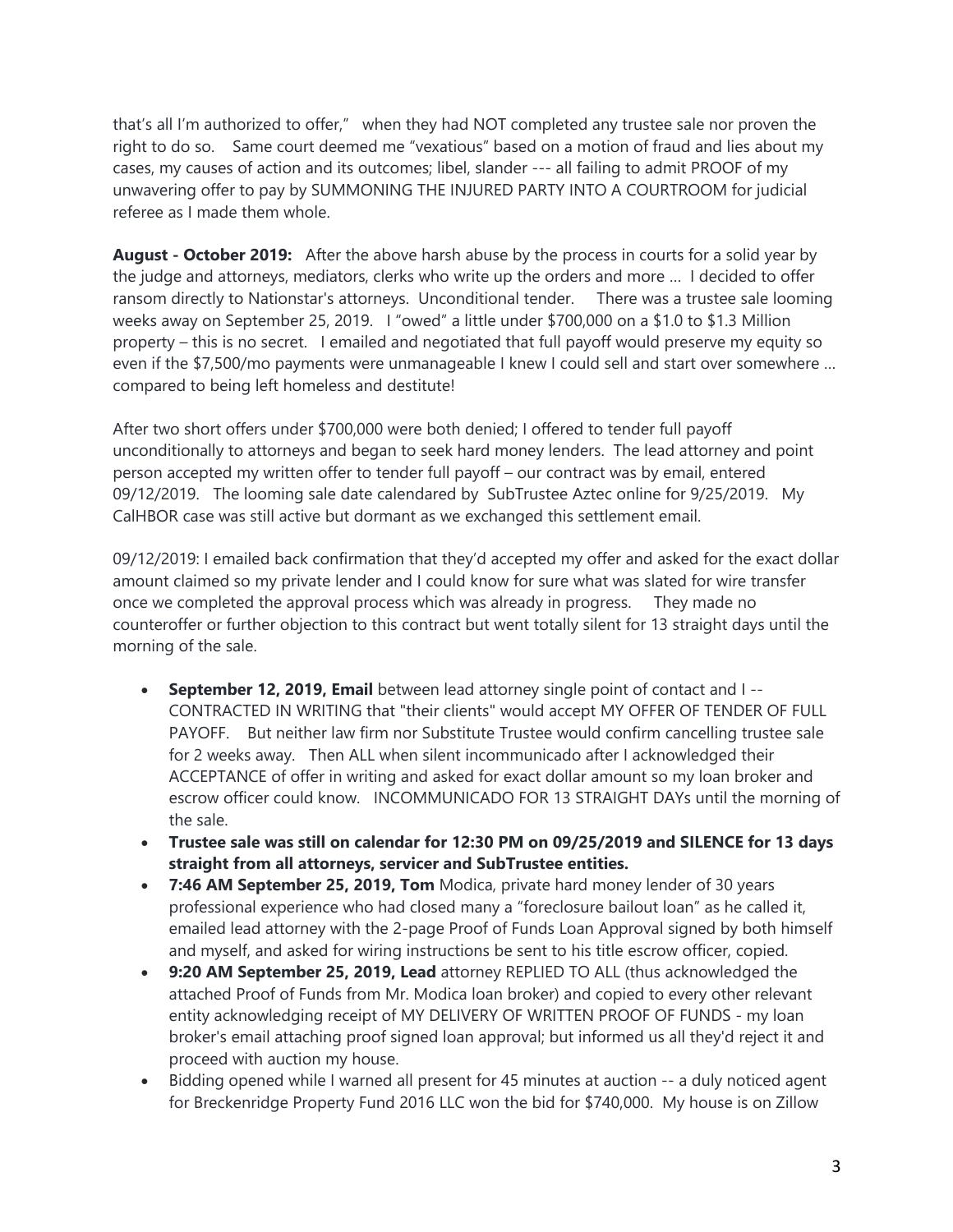worth \$1.65Million. I owed \$685,000 according to the attorneys September 12th acceptance of my offer.

• I also had unknowingly invoked a MANDATORY 7 DAY POSTPONEMENT OF THAT trustee sale date when I dismissed my action the day before (CIV  $2924q(d)(1)$ . and proved it to them by email that afternoon before sale; along with proof of funds of loan approval that was COMPLETE except my Florida based loan broker needed to sign it but was evening by then and his office was closed --- they knew all this....

**September 25, 2019:** Trustee Sale completed. AGENT WAS NOTICED but bid anyway while talking to his employer on phone.

**September 28 - October 3, 2019:** I made offer in writing to buy back lien from Breckenridge for \$800,000 (\$60k higher than bid price) in exchange for them NOT recording trustee's deed, noticed again with formal offer. More than a dozen of my friend and supporters sent emails in support of Breckenridge accepting my buyback. Offer rejected, so had to decline the private funds.

**October 8, 2019:** UD Summons & Complaint filed Alameda County Superior Court. Breckenridge v. Ramos (Renee S. Ramos, former name).

**August 30, 2021:** Public record clerk recorder's office reveal Breckenridge quitclaimed its interest to a sister subsidiary Champery; both subsidiaries of Wedgewood Inc / Wedgewood LLC who own 35+ subsidiaries.

**August 31, 2021:** Entry of Judgement and judgement for possession issued, after I pled fundamentally that court lacked subject matter jurisdiction entirely; lack of standing for any plaintiff, and no valid cause of action, no contract. No trial held; never requested trial. Exhibited evidence of void trustee sale as "informational only" not for court to take jurisdiction of title issues because the limited classification case of unlawful detainer lacks jurisdiction to resolve parties' dispute at all.

**September 8, 2021:** Sheriff posted Notice to Vacate on my door for September 14 lockout (that's not 30 days' time for my right to appeal.)

**September 13, 2021**: Tenant filed CP-10 Claim of Right of Possession, Sheriff's writ quashed. stopped the lockout.

**September 15, 2021:** Notice of Appeal filed, remains active; but court has not issued a case number claiming they are still compiling my record on appeal. There are very few documents. This is dereliction of duty, obstruction of my right to appeal process. But the court acknowledges my appeal is active – I have a printout.

**September 27, 2021:** As qualified tenant, motion CP10 was granted for tenant, entered case as codefendant, writ of possession quashed. Tenant proceeds to defend his right to remain in possession; I homeowner on appeal, not yet given deadline to file appeal brief.

**All of October 2021 to date:** Tenant has yet to be served amended Summons & Complaint. About 10/21/2021: UD Plaintiff Breckenridge / Champery / Wedgewood listed house on MLS.